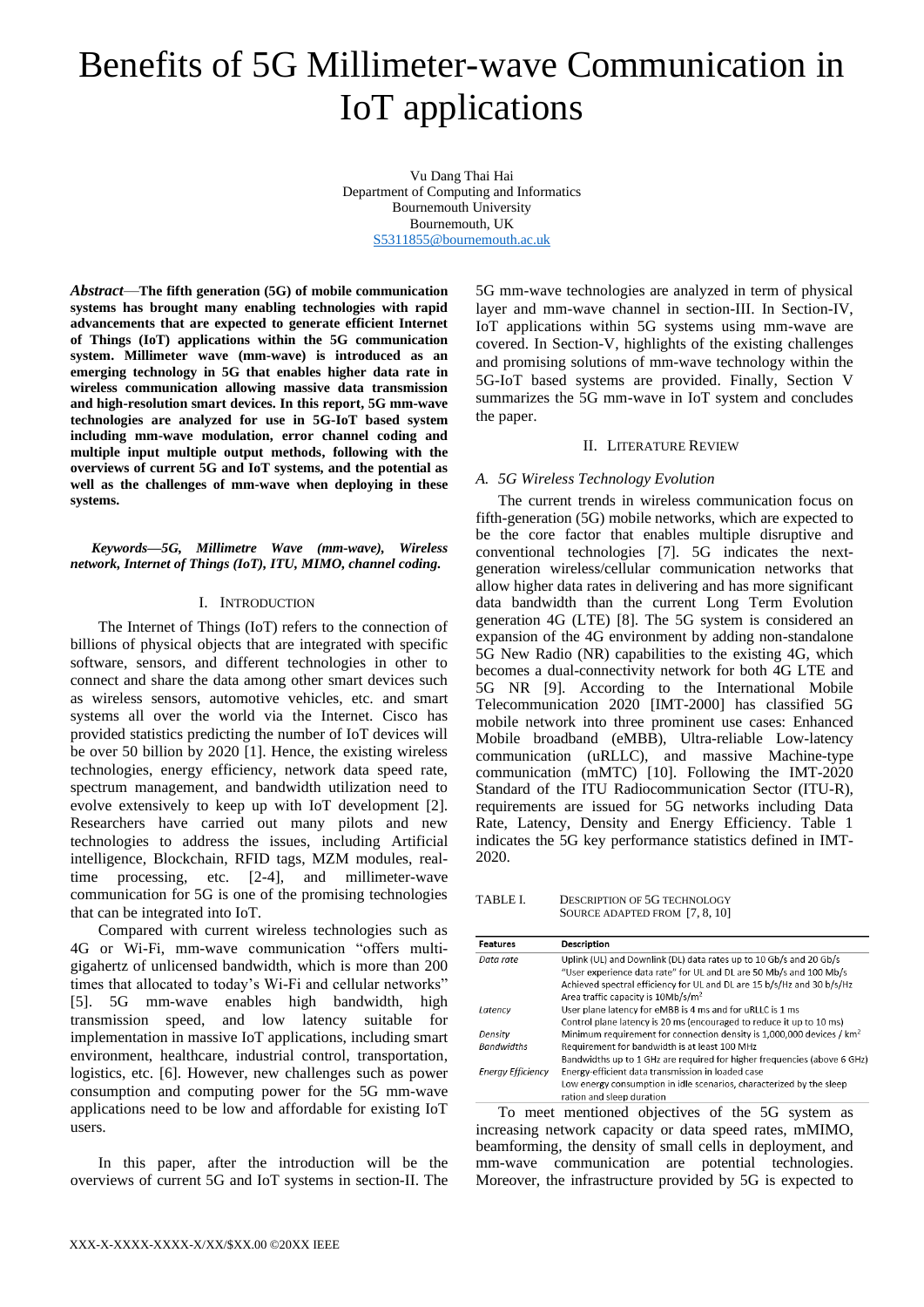obtain highly-reliable connectivity with incredibly low latency that can fundamentally transform the current role of telecommunications technology in human society [11]. Figure 1 illustrates the basic concept of 5G network architecture, including the local and central sever operation, which enables the user-end-devices to transfer data quicker and multiple IoT applications.



Fig. 1. Schematic diagram of 5G wireless networks Source Adapted from [11]

Compared to 4G system, the core system of 5G network significantly improves in terms of service-based architectures and network slicing while subsuming critical technologies in 4G system, including secure low latency for data transmission, narrowband IoT (NB-IoT) radios, etc., which brings in great supports for both cloud computing and the Internet of Things (IoT) [12].

## *B. Internet of Things Overview*

The concept of devices connecting with the Internet is not something new. However, the IoT expands and extends the network technology based on available internet technology, allowing computing devices or smart devices to connect and communicate with each other. Although there are many definitions of the IoT with a different perspective, the IoT can be generalized as any objects communicate and exchange data through the Internet to enable orientation tracing, intelligent recognition, tracking, and management by using the information collected by sensors or peripherals, including GPS, thermal sensors, RRFID, etc. [2].

Various IoT architectures were proposed in the last decade, including service-oriented, cloud-computing based, middle-ware-based, and three or five-layer based [13]. Along with that, several infrastructure protocols were introduced, such as Bluetooth low energy (BLE), Routing protocol for Low Power and Lossy Networks (RPL), Z-wave, and 6LowPan [7]. However, even though many prominent applications can be enabled while implementing the IoT, numerous challenges appear, including spectrum, data rate, energy consumption, connection constraints because of the mobility and density of newly added devices in IoT, and so on.

Implementing the 5G network in IoT architectures can address the mentioned challenges. The IoT-based 5G ecosystem enables real-time communication with low latency and improves data exchange speed inside the network. Furthermore, the 5G millimeter-wave (mm-wave) network filters receive sensor data at the edge of the core network to reduce the total load for the whole system, which results in lower energy consumption [14].



Fig. 2. The architecture of the 5G I-IoT Source Adapted from [15]

Figure 2 depicts the Intelligent IoT-based 5G paradigm, which includes many crucial technologies such as massive MIMO and small-cell networks. The 5G mm-wave technology will be briefly described with significant characteristics in the next section.

## III. 5G MILLIMETER WAVE TECHNOLOGY

Millimeter-wave (mm-wave) is expected to be one of the most crucial technologies for the next generation of wireless communication [16]. It refers to the radio (electromagnetic) waves that cover the frequency range between 30 - 300GHz and corresponds to wavelength within  $1 - 10$  nm, which then enables much larger bandwidths that reach the requirements of current IoT systems in terms of high data traffic and stable rates [17].

# *A. Millimeter Wave Channel*

In order to provide such extremely high bandwidth for the IoT system, mm-wave requires a broader spectrum which includes lightly licensed, licensed, and unlicensed portions. Furthermore, using higher frequencies in mm-wave communication also brings more challenges due to the characteristics of the electromagnetic wave and various significantly divergent channel properties [18]. Although these challenges slightly effect when employing the mmwave communication within 2.4 - 5GHz wireless local area network (WLAN) channels, they are more challenging in the 60GHz industrial, scientific, and medical (ISM) band or even in the 300GHz band of future low terahertz (THz) [18].

For instance, multipath propagation due to environmental obstacles, atmospheric absorptions due to fog, rain, and free space path loss is the main problems restraining the implementation of the 5G mm-wave network. Hence, small cells and short-distance communications need to be focused on to address the aforementioned challenges [8]. Furthermore, the Line-of-sight (LoS) path in antenna transmission of mm-wave also requires more emphasis to ensure consistent connections. Atmospheric attenuation and free-space path loss (FSPL) are two main loss mechanisms of LoS communication path whose values vary diversely depending on the surrounding environment [19]. Therefore, it is important to achieve the requirements of the physical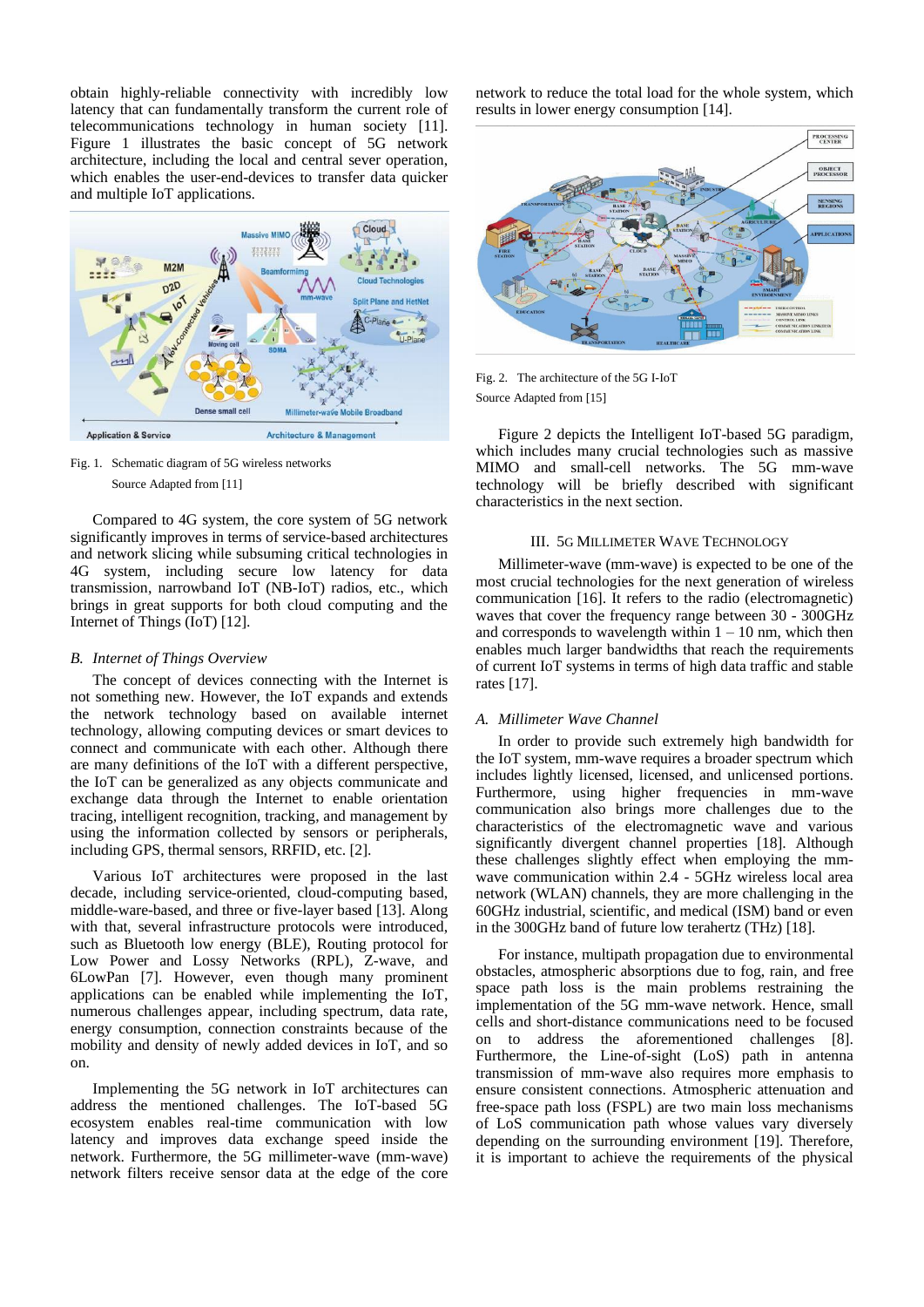layer techniques to successfully implement the mm-wave communication in IoT-based 5G infrastructures.

#### *B. Mm-wave technologies at the physical layer*

To address the key challenges that prevents the IoT systems to successfully implement the mm-wave communication, some enabling mm-wave technologies were introduced including beam searching, multiple input multiple output (MIMO), channel coding and advanced antenna modulation [12].

# *1) Millimeter Wave Modulation*

Current Long-Term Evolution (LTE), as known as 4G, transmits data from the base station to multiple user devices by using the orthogonal frequency-division multiplexing (OFDM) in LTE downlink. OFDM allows the 4G network to achieve higher data rate than the old 3G network by reducing the multipath effects but still allowing multiple accesses on a single channel [20]. Nevertheless, there are some drawbacks exist in OFDM modulation. For example, in the UTRA LTE uplink, to overcome the inefficient and expensive cost required in PHY layer of OFDM modulation due to the high Peak-to-Average Power Ratio, single carrier frequency division multiple access (SC-FDMA) is suggested as a replaced scheme for the network [21]. Although, OFDM can be used with other technologies existing in 5G such as MIMO to address its shortcomings or increase the data rate, it is not the only candidates that is suitable for 5G systems. Hence, other methods including Orthogonal Time Frequency Space (OTFS), Single Carrier (SC) together with OFDM are examined in this section.

#### *a) OFDM*

The traditional OFDM has been used long in the 4G system and considered as an attractive method for 5G technology because it allows the fast Fourier transform (FFT) and Inverse FFT (IFFT) to be implemented easily and efficiently in receiver and sender side respectively. It also suffers less from the inter-symbol interference (ISI) or multipath distortion and due to its characteristics, OFDM can be used with the mm-wave MIMO techniques to increase further data rate [22]. However, system using OFDM suffers from the high Peak-to-Average Power Ratio (PAPR) that increases the Bit Error Rate (BER) and reduces the efficiency of the system due to the non-linearity of the amplifiers [23].

### *b) OTFS*

Orthogonal Time Frequency Space (OTFS) modulation was firstly introduced in 2017 as a new modulation format that addresses many issues existing in high-frequency dispersive environment including the phase noise and the sensitivity to movement [24]. In order to overcome the challenges, OTFS optimizes the basis waveform to provide a high diversity order that performs better than OFDM in the phase noise and high Doppler spread (the sensitivity to movement) situation which normally occurs in the mm-wave system [25].

## *c) SC*

Unlike multicarrier (MC) systems, such as OFDM or OTFS, the single carrier (SC) systems only use a single wideband carrier instead of many subcarriers working as parallel narrowband carriers in MC to transfer the message in the system [18]. Furthermore, the system decision and equalization of MC system operate in frequency domain while in SC system these operations take place in time domain, which increases the complexity of implementation of SC system. However, SC outperforms MC by its low PAPR values that not only reduces the cost for the system but also ensure the efficiency of the transmission power [21].

The comparison of aforementioned mm-wave modulation techniques is given in table 2 based on the assessments of OTFS and OFDM in sub-6 GHz mm-wave channel by Wiffen, the recent advancements of electronics which also brings out the advantages of current SC systems (SC-FDMA) over OFDM by Buzzi and also the characteristic of these methods in the literature [20, 25-28].

#### *2) Millimeter Wave Channel Coding*

In order to ensure the security and increase the reliability of the received data, channel coding is used to add extra bits to the data sequence. The receiver (RX) then decodes the encoded sequence to detect any errors and even correct the erroneous bits in the received data if possible. However, to maintain the consistency of the transferred data, this process also consumes power for computation and bandwidth in the network that can also cause serious issue for the system [18].

| TABLE II. | COMPARISON OF MM-WAVE MODULATION METHODS |
|-----------|------------------------------------------|
|           |                                          |

| SOURCE ADAPTED FROM [20, 25, 27, 28] |
|--------------------------------------|
|                                      |

| Property                       | <b>OFDM</b> | <b>OTFS</b> | SC             |
|--------------------------------|-------------|-------------|----------------|
| <b>PAPR</b>                    | High        | High        | Low            |
| Latency                        | High        | High        | Low            |
| <b>Ease of implementation</b>  | High        | High        | Low            |
| Spectral efficiency            | Low         | High        | High           |
| Overhead                       | High        | High        | Low            |
| Bit error ratio                | Good        | Good        | Depends on SNR |
| Robustness to                  | Low         | Low         | Low            |
| synchronization errors         |             |             |                |
| <b>Compatibility with MIMO</b> | High        | High        | High           |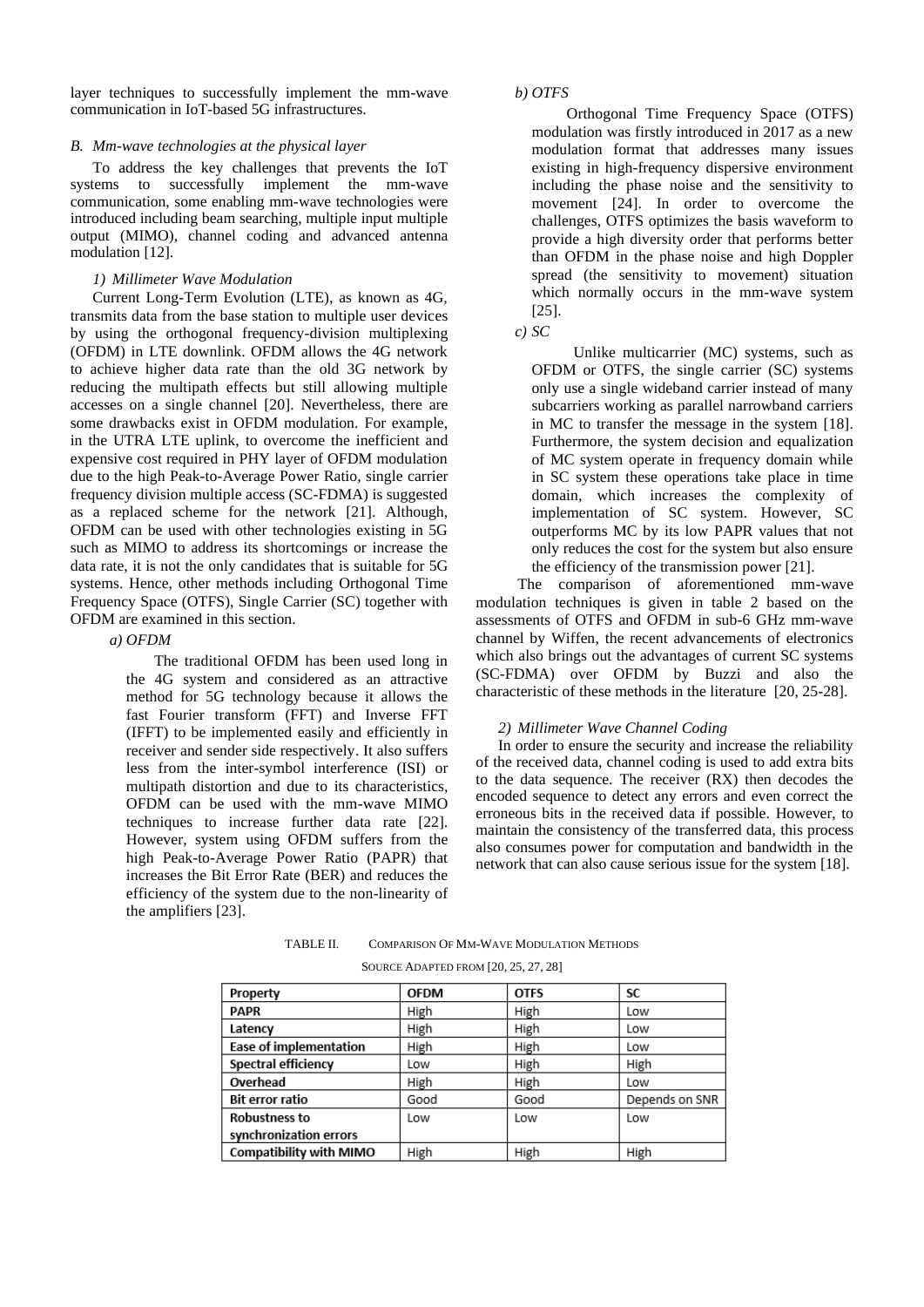There are two main policies required after decoding to optimize this process: Forward error correction (FEC) and automatic repeat request (ARQ). FEC is used to detect the errors in the received data and correct it, if possible, whereas ARQ triggers the retransmission from the RXs when discovers errors. Regarding to the high propagation loss of mm-wave communication due to its characteristics, error detection and correction must be effectively arranged to obtain the best possible performances for the system [29]. A comparison of existing channel codes including low-density parity-check (LDPC), non-binary LDPC, and convolutional codes in 3G, 4G and 5G mobile networks was proposed by Costello Jr and Lopez [30, 31]. Simulation conducted in these papers shows that in both line-of-sight and non-line-ofsight cases, LDPC enables better performance in term of spectral efficiency, error correction and lower decoding complexity with low latency for mm-wave band. Considering the coding scheme for mm-wave communication, type II hybrid ARQ (HARQ) is one of the popular schemes that allows the 5G channel code to attain higher capacity and better throughput with different rates [32].

### *3) Millimeter Wave MIMO*

One of the most promising technologies of 5G is Multiple-input multiple-output (MIMO) antenna system, which enables data transmission for multiple transmit and receive antennas on the same channel. Transmitting data from both direct and indirect transmitter (TX) antennas then can be collected by each receiver (RX) antenna in the other side of the network. Furthermore, with higher frequency available in 5G networks and enabling antenna techniques, such as tapered slot antennas, MIMO system can reduce the antenna interference issue, increase data rate, and optimize energy consumption [33]. When employing in mm-wave communication, MIMO is considered as an attractive method to address the higher path loss issue by reusing the frequency in mm-wave band to enable the densification of the base stations in mm-wave network.

There are mainly two designs for MIMO: Single user (SU) and multi-user (MU) MIMO that are illustrated in figure 3.



Fig. 3. Differences between SU-MIMO and MU-MIMO Source Adapted from [34]

The 5G network enables larger bandwidth while increasing the carrier frequency in mm-wave range, which results in shorter wavelength. Hence, these properties allow to reduce the size of current antennas in MIMO while ensuring that they work properly in smaller aperture areas. Therefore, MIMO optimizes the radiation power, increases throughput for 5G systems and provides simultaneous data transmission for multiple devices within the same timefrequency resource using beam forming and spatial multiplexing methods [18].

## *a) Spatial Multiplexing*

Spatial multiplexing (SM) provides the space division multiplexing on the signal stream, which then will be transmitted simultaneously over multiple independent RF channels using different RX and TX antennas to increase the channel throughput in 5G communication [18]. In an effort to increase the channel capacity, robustness and low latency for 5G network, SM is suitable for addressing the challenges faced in 5G and MIMO system, such as large signal attenuation at high frequency band and high disperse environment. Nevertheless, there are several issues obstruct the efficiency of SM in the massive MIMO systems, such as limitted multiplexing gain due to the spatial correlation, required dense deployment to achieve suitable signal-tonoise ratio values that increases channel capacity and interference in mobile network due to the need of resources needed for SM [35].

# *b) Beam Forming*

Beam forming (BF) is used in the MIMO systems as an array signal processing technique that adaptively phases the antenna signal to form a desirable direction for the beam pattern [18]. Furthermore, to maximize the signal strength in mm-wave systems, BF helps to reduce the co-channel interference for directional antennas when the system provides the channel properties such as signal propagation and the effect of scattering, fading, etc. (as known as the channel state information) of the communication link between the TX and RX [36].

Hence, in the aim of increasing the capacity and robustness of MIMO systems, spatial multiplexing and beam forming should be applied in MIMO together to attain the requirements of the 5G mm-wave applications. In addition to some advantages including higher robustness, low latency, MIMO can also gain more network capacity, increase radiated energy efficiency and utilize the available low-cost components [18].

# IV. 5G MM-WAVE COMMUNICATION IN IOT APPLICATIONS

The 5G mm-wave communication aims to support several services and applications of the 5G-IoT based systems categorized by the International Telecommunication Union (ITU) [17]. Considering the significant improvements that mm-wave communication can provide in term of high data rate, high bandwidth and low latency, mm-wave technology become an important part that connects the smart devices and edge processing in the IoT systems [14].

Hence, the prominent impact of the 5G mm-wave technology has paved the way to numerous IoT applications such as AR/VR for enhanced real-time experiences, ultrahigh-quality video, UHD live streaming for events or smart map, smart city including smart healthcare, smart home and smart factories [6].

Furthermore, many pilots and researches have been conducted over the past decade to establish mm-wave technology in the IoT applications. For examples, Freidl, et al. [37] introduced a new mm-wave RFID system increasing the reading range of RFID in 70 GHz frequency band for the ultra-low power communication in IoT system. A more recent study [19] has proposed the mm-wave networks for IoT-Cloud supported for Autonomous Vehicles by utilizing the multi-gigabit channel capacity and beamforming method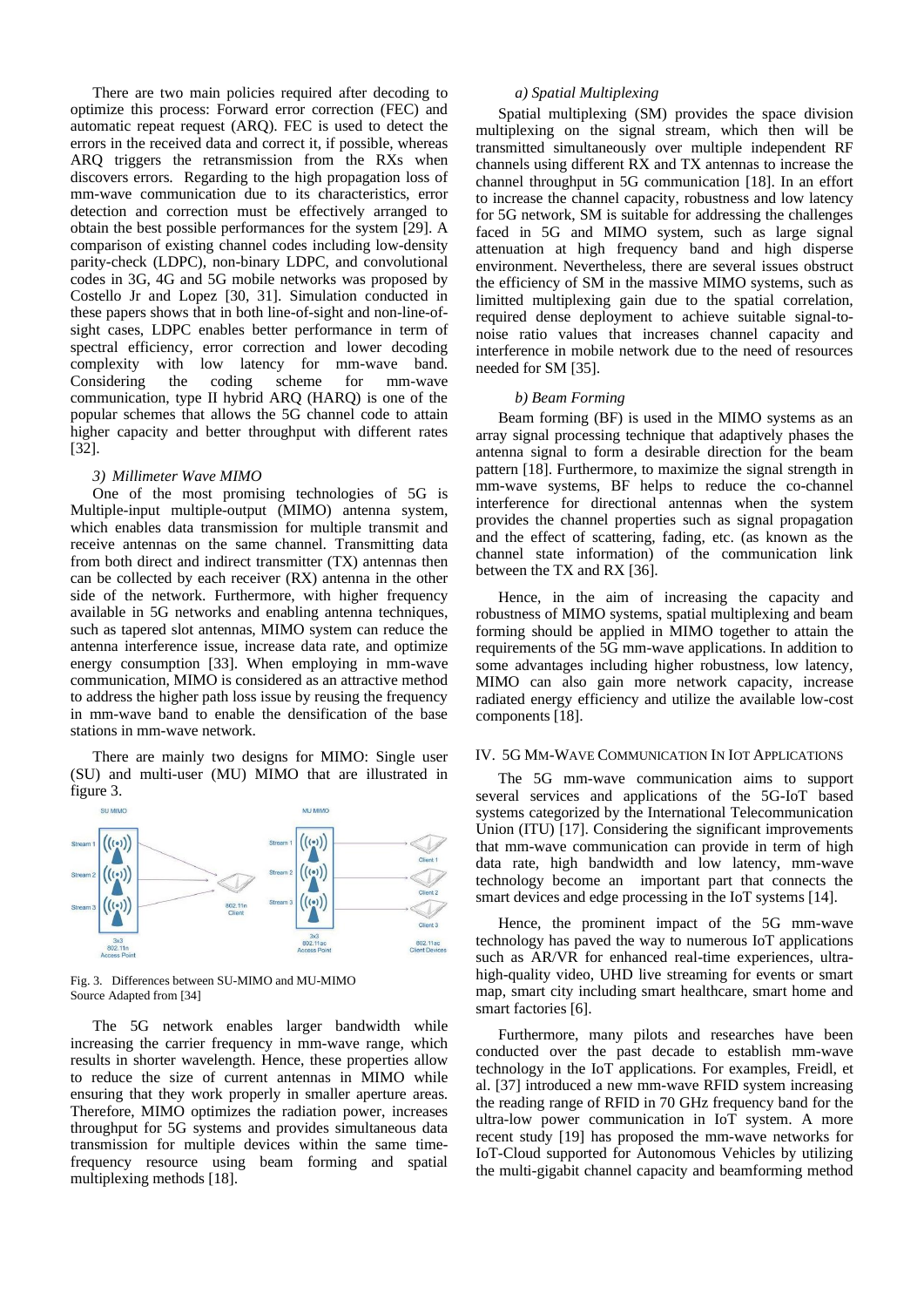together with the cloud computing to support vehicles in sharing an enormous amount of data about the surrounding environment and detect objects in real-time.

# V. 5G MM-WAVE CHALLENGES

Hence, in the aim of increasing the capacity and robustness of MIMO systems, spatial multiplexing and beam forming should be applied in MIMO together to attain the requirements of the 5G mm-wave applications. In addition to

some advantages including higher robustness, low latency, MIMO can also gain more network capacity, increase radiated energy efficiency and utilize the available low-cost components [18].

Even though mm-wave technology is expected to enables significant differences to current mobile and wireless network, it also comes with multiple challenges that need to be resolved. Major challenges can be described in table 3.

| TABLE III. | CHALLENGES AND SOLUTIONS FOR THE 5G MM-WAVE COMMUNICATION TECHNOLOGY |
|------------|----------------------------------------------------------------------|
|------------|----------------------------------------------------------------------|

| <b>Challenges</b>  | <b>Description</b>                            | Solution                                   |
|--------------------|-----------------------------------------------|--------------------------------------------|
| Short range        | Due to mm-wave properties, data signal        | New design framework: massive MIMO         |
|                    | needed to be in short range communication     | system, miniaturized antenna arrays, etc.  |
|                    | and no line-of-sight (LOS) obstructions.      |                                            |
| Access Technology  | 5G-mmwave is composed of both L TE and        | Ensure the coexistence of multiple         |
|                    | mm-wave band devices which are different in   | standards for existing mobile and wireless |
|                    | physical characteristics supporting different | network technologies.                      |
|                    | access mechanisms.                            |                                            |
| Mobility           | Due to its rich scattering environment, high  | Smart beamforming and beam tracking to     |
|                    | path loss and susceptibility to blockage.     | minimize interference and increase         |
|                    |                                               | coverage of mobility of mm-wave.           |
| High power         | Existing mm-wave radios perform complex       | MIMO system including: Spatial             |
| consumption        | mechanisms have high power consumption        | Multiplexing and Beam forming together.    |
|                    | not suitable for low-power IoT sensors.       |                                            |
| Expensive hardware | Existing hardware and components are          | MIMO system including: Spatial             |
|                    | expensive (amplifier, mixer, phase shifter).  | Multiplexing and Beam forming together.    |
| Beam searching     | Signals decay very quickly with distance and  | Suitable and low-power beam searching      |
|                    | environmental conditions.                     | techniques.                                |

#### VI. CONCLUSION

This report has examined the potential of the 5G mmwave communication technology in the 5G-IoT based system, along with its existing challenges. The millimetrewave network is expected to become a crucial part of the IoT infrastructure that connects edge processing and data from smart devices to enable several IoT applications. In deploying these mm-wave technologies, MIMO signal processing, multi-antenna methods including mm-wave modulation or channel coding should be analysed and discussed further in future research. Therefore, it is important to utilize the mm-wave band in the 5G technology to efficiently deploy numerous promising IoT applications within the 5G networks.

#### **REFERENCES**

- [1] W. Ejaz, M. Naeem, A. Shahid, A. Anpalagan, and M. J. I. C. m. Jo, "Efficient energy management for the internet of things in smart cities," vol. 55, no. 1, pp. 84-91, 2017.
- [2] Z. Yang, Y. Yue, Y. Yang, Y. Peng, X. Wang, and W. Liu, "Study and application on the architecture and key technologies for IOT," in *2011 International Conference on Multimedia Technology*, 2011, pp. 747-751: IEEE.
- [3] V. Dedeoglu *et al.*, "Blockchain technologies for iot," in *Advanced Applications of Blockchain Technology*: Springer, 2020, pp. 55-89.
- [4] K. Yasumoto, H. Yamaguchi, and H. Shigeno, "Survey of realtime processing technologies of iot data streams," *Journal of Information Processing,* vol. 24, no. 2, pp. 195-202, 2016.
- [5] (2019, 11/10). *Researchers develop low-power, low-cost network for 5G connectivity*. Available: https://uwaterloo.ca/news/news/researchers-develop-low-powerlow-cost-network-5g
- [6] A. Giri, S. Dutta, S. Neogy, K. Dahal, and Z. Pervez, "Internet of Things (IoT) a survey on architecture, enabling technologies,

applications and challenges," in *Proceedings of the 1st International Conference on Internet of Things and Machine Learning*, 2017, pp. 1-12.

- [7] N. Javaid, A. Sher, H. Nasir, and N. J. I. C. M. Guizani, "Intelligence in IoT-based 5G networks: Opportunities and challenges," vol. 56, no. 10, pp. 94-100, 2018.
- [8] D. Minoli and B. Occhiogrosso, "Practical aspects for the integration of 5G networks and IoT applications in smart cities environments," *Wireless Communications Mobile Computing,*  vol. 2019, 2019.
- [9] X. Lu, V. Petrov, D. Moltchanov, S. Andreev, T. Mahmoodi, and M. J. I. C. M. Dohler, "5G-U: Conceptualizing integrated utilization of licensed and unlicensed spectrum for future IoT," vol. 57, no. 7, pp. 92-98, 2019.
- [10] *IMT Vision–Framework and overall objectives of the future development of IMT for 2020 and beyond*, 2015.
- [11] D. Kim and M. Zarri, "Road to 5G: Introduction and migration," *GSM Association,* 2018.
- [12] S. Agrawal and K. Sharma, "5G millimeter wave (mmWave) communications," in *2016 3rd International Conference on Computing for Sustainable Global Development (INDIACom)*, 2016, pp. 3630-3634: IEEE.
- [13] A. Al-Fuqaha, M. Guizani, M. Mohammadi, M. Aledhari, and M. Ayyash, "Internet of things: A survey on enabling technologies, protocols, and applications," *IEEE communications surveys,* vol. 17, no. 4, pp. 2347-2376, 2015.
- [14] K. Takahashi *et al.*, "Evolution of millimeter-wave multiantenna systems in the IoT era," vol. 100, no. 10, pp. 809-817, 2017.
- [15] D. Wang, D. Chen, B. Song, N. Guizani, X. Yu, and X. Du, "From IoT to 5G I-IoT: The next generation IoT-based intelligent algorithms and 5G technologies," *IEEE Communications Magazine,* vol. 56, no. 10, pp. 114-120, 2018.
- [16] A. Srivastava, M. S. Gupta, and G. Kaur, "Impact of Artificial Intelligence on Future Green Communication," in *Artificial Intelligence to Solve Pervasive Internet of Things Issues*: Elsevier, 2021, pp. 1-12.
- [17] B. P. Sahoo, C.-C. Chou, C.-W. Weng, and H.-Y. Wei, "Enabling millimeter-wave 5G networks for massive IoT applications: A closer look at the issues impacting millimeterwaves in consumer devices under the 5G framework," *IEEE Consumer Electronics Magazine,* vol. 8, no. 1, pp. 49-54, 2018.